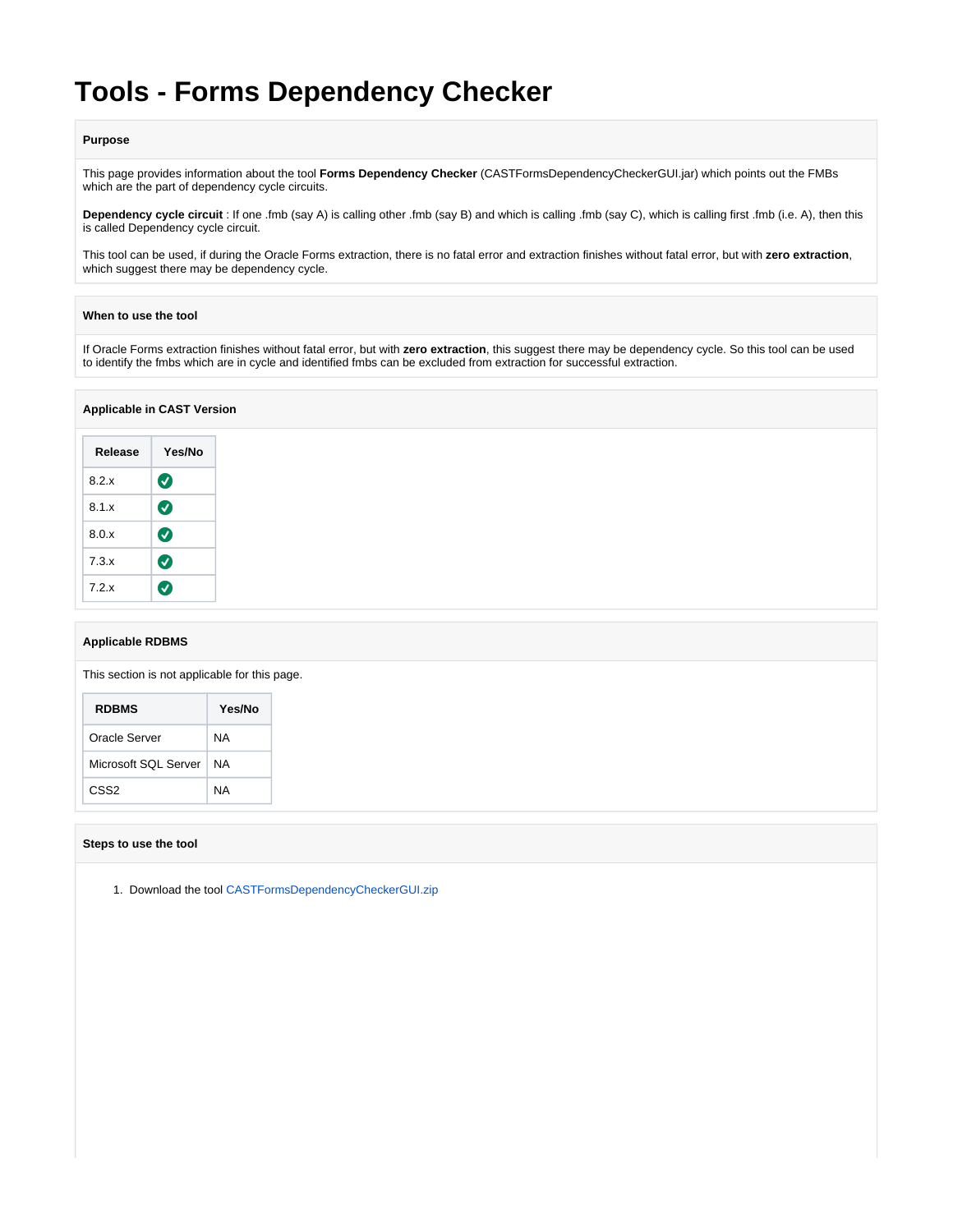2. Unzip and double click on the jar (CASTFormsDependencyCheckerGUI.jar) to launch tool as shown below.

| ener. en me jar (en le monde epondene) encerar e empri , le radiren leer e<br><b>S</b> Forms Dependency Checker                                         | $\Box$ D $\Box$  |
|---------------------------------------------------------------------------------------------------------------------------------------------------------|------------------|
| File<br>View Application Help                                                                                                                           |                  |
| Clear log Run Application                                                                                                                               |                  |
| General Advanced                                                                                                                                        |                  |
| Forms Root Path C:\Users\akm.CASTCORP                                                                                                                   | m,               |
|                                                                                                                                                         |                  |
|                                                                                                                                                         |                  |
| Log                                                                                                                                                     | $\blacktriangle$ |
|                                                                                                                                                         |                  |
|                                                                                                                                                         |                  |
|                                                                                                                                                         |                  |
|                                                                                                                                                         |                  |
|                                                                                                                                                         |                  |
|                                                                                                                                                         |                  |
|                                                                                                                                                         | ▼∣               |
| Script                                                                                                                                                  |                  |
| Forms Dependency Checker -rootpath C:\Users\akm.CASTCORP                                                                                                | 칍                |
| 5. Click on the Advance tab and select log path in "Log file" as pointed in below screenshot.<br>Forms Dependency Checker<br>File View Application Help | <u> - 미 &gt;</u> |
| Clear log   Run Application                                                                                                                             |                  |
| General Advanced                                                                                                                                        |                  |
| Verbose $\nabla$                                                                                                                                        |                  |
| Log File D: Vog \Forms_Dependency_log \log                                                                                                              | للممليا          |
| Log                                                                                                                                                     |                  |
|                                                                                                                                                         | $\blacktriangle$ |
|                                                                                                                                                         |                  |
|                                                                                                                                                         |                  |
|                                                                                                                                                         |                  |
|                                                                                                                                                         |                  |
|                                                                                                                                                         |                  |
|                                                                                                                                                         |                  |
|                                                                                                                                                         | ▼                |
|                                                                                                                                                         |                  |
| Script<br>Forms Dependency Checker -rootpath C:\Users\akm.CASTCORP -1 D:\log\Forms_Dependency_log\log                                                   | Ė                |

6. Click on "Run Application"

7. Once it is finished, open log and notice the fmbs which are in dependency cycle.